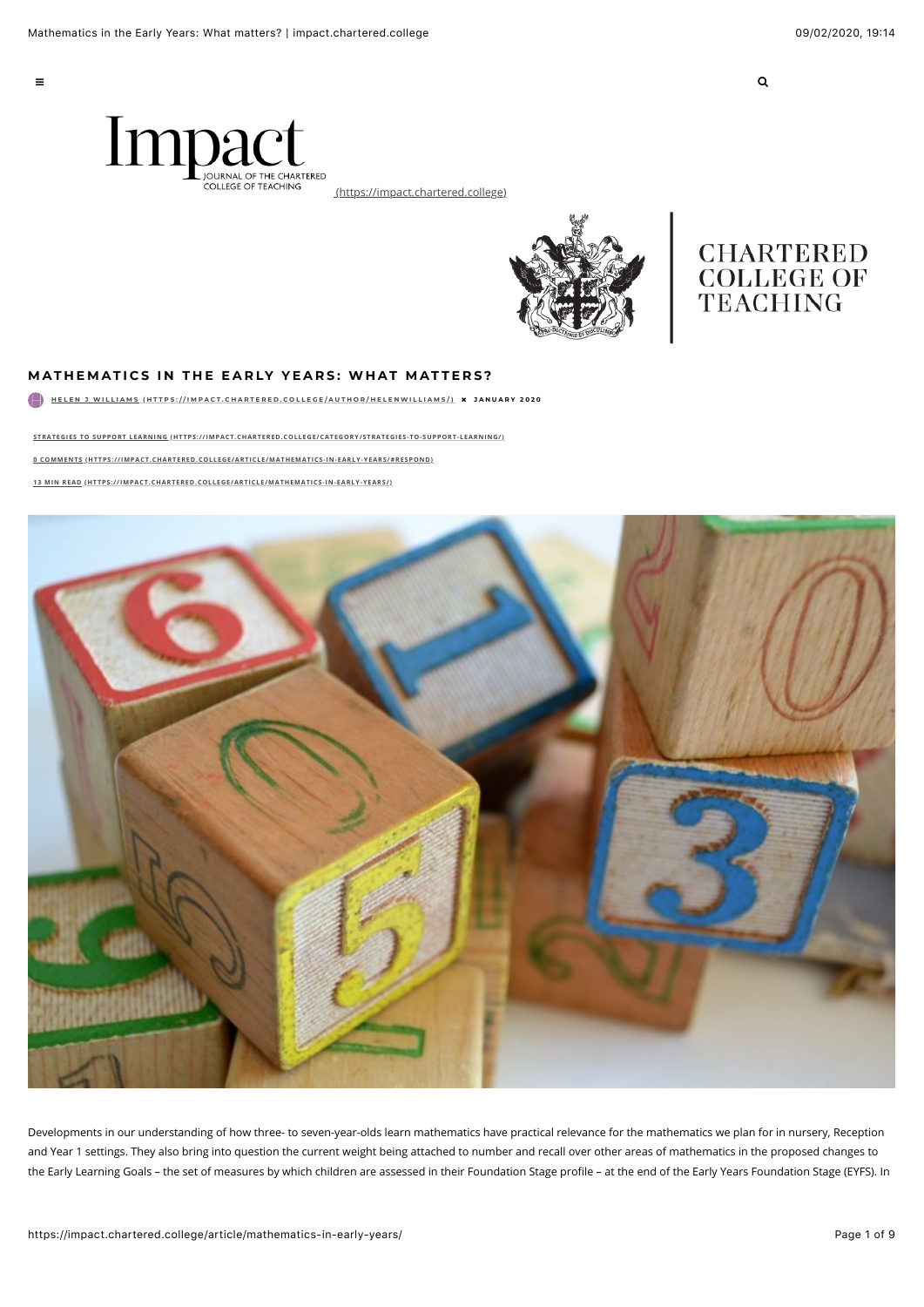this article, I will explore the 'what': looking at significant elements of research in relation to two 'big ideas' in Early Years mathematics – the relationship between number and quantity, and spatial reasoning. I also consider the 'how': the development of children's reasoning and mathematical thinking in relation to these big ideas.

## **The 'what'**

One significant development in our understanding of the early learning of number is the recognition that establishing a robust connection between *numbers* and *quantities* is not simple and takes time. The second area that is important in making sense of how mathematical understanding develops is the role of early *spatial awareness* in predicting later mathematical achievement.

#### **Connecting numbers and quantities**

*"Quantities and numbers are not the same thing."*

#### (Nunes and Bryant, 2009, p. 4)

In everyday life, many number symbols we see and use are distinguishing labels – for example, bus numbers, shoe sizes, road numbers, etc. Typically, it is quite rare to see numbers attached to quantities – for instance, in the case of boxes of eggs or multipacks of crisps. The number on a 64 bus does not mean that 63 buses have already passed by; a shoe numbered '5' does not mean that I have four other pairs of shoes. Nunes and Bryant go on to say that 'Because the connections between quantities and numbers are many and varied, learning about these connections could take three to four years in primary school.' (2009, p. 4)

A key early conceptual development for children in the EYFS, as well as those in the first years of statutory schooling, is to help them to establish a clear connection between numbers – including written numerals – and quantities (Lyons et al., 2014). Yet much of what we do mathematically, certainly from the end of Year 1, becomes quickly abstract. Children bring their own varied, rich knowledge about numbers to school (Trundley, 2008), but they might not link their counting or number knowledge to quantity, or quantity to numerals, even though they will have had experience of both: 'I'm 3.' 'He's got more than me.' (Mix et al., 2012) It is crucial for practitioners to continue to provide young learners well into Year 2 with plentiful and varied opportunities to organise, estimate, count, compare, share out and label different objects, in many different contexts and for different purposes. They should also support them in counting through the 'tricky teens' – the numbers from 11 to 19 – which in English are unhelpfully irregular. By seeing as well as hearing the numbers from 20 to 100, where it all begins to regularise, practitioners can also help children to see the patterns in the number sequence.

Research points to the following as helpful in supporting young children's number sense:

o Counting real objects that can be moved, rather than pictures of objects or 'objects' on a screen. 'Estimation stations' are gaining popularity, with a box for self-written estimates (Thompson, 2008).

Counting into a container to draw attention to the seven individual items becoming one group of seven – for instance, by asking: 'How many are in the bag now?' (Bills et al., 2007; Trundley and Williams, in press)

Drawing attention to the cardinal principle by saying *before* the count begins: 'It looks like we've got about seven here – let's count to find out.' (Johnson et al., 2019)

*Counting out* from a larger collection, by asking, 'Can you fetch me nine buttons from that jarful?' This is the key assessment of the 'big idea' of counting (Young-Loveridge, 2011).

Alongside this, and somewhat contrarily, it is not helpful for adults to ask children to count when they have already *subitised* (recognised a small amount without counting) – for example: 'I can see four there and I'm four.' (Clements and Sarama, 2009) *Perceptual subitising* is the ability we all have to recognise up to four items without having to count these. It is difficult to identify more than four without arranging these into a recognisable or iconic arrangement. *Conceptual subitising* builds on this knowledge to recognise larger groups: 'There's six, look – three here and three here.' Dice and dot patterns are easily subitised and children should be encouraged to recognise these without 'counting to check'. These understandings link into important later work combining and partitioning numbers (Gifford, 2018).

Gifford (2015) identified various aspects of Early Years provision that are particularly helpful in contributing positively to children's early number sense. These include the following: routines – snack time, making number labels, 'stock taking'; games – outdoor tracks, skittles, keeping score; number rhymes and books – ensure that at least some include symbols; simple problem-solving - e.g. sharing gold coins amongst pirates; playfulness - correcting mistakes, testing ideas; and 'sustained shared thinking' with adults, which I return to later.

#### **The importance of spatial reasoning**

A recent study has reported that ball skills can predict mathematical attainment. This ability is known as 'interceptive timing' and might not be as surprising as it first appears:

*"The neural circuitry used to build up a child's understanding of their external environment, the way they orientate themselves spatially… is also used to process numbers and more abstract thinking."*

(Mon-Williams, 2018)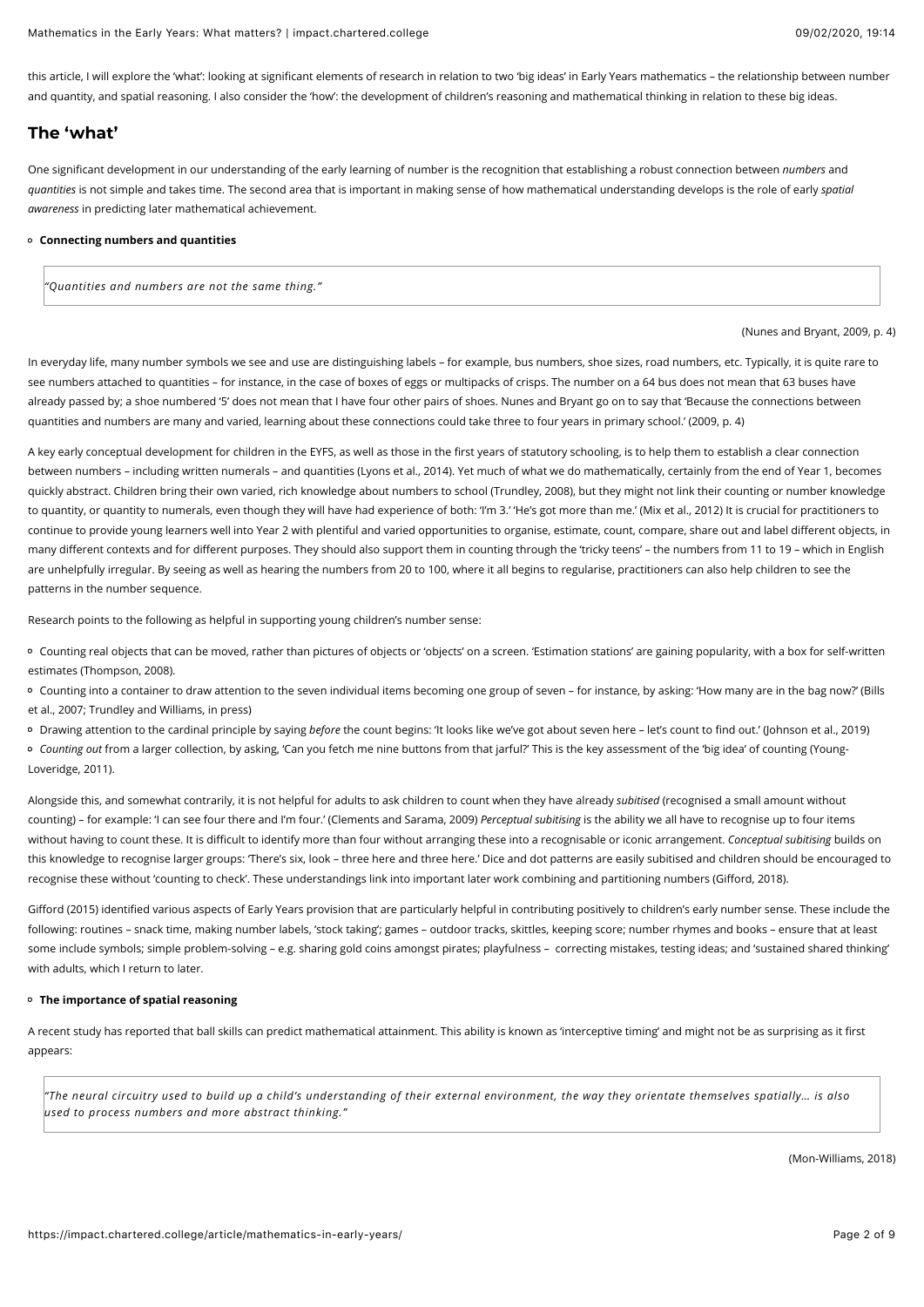Research is unequivocal in supporting the importance of spatial reasoning in mathematical attainment (Gunderson et al., 2012; Cheng and Mix, 2014; Clements et al., 2015). Spatial reasoning develops from static to dynamic and incorporates the following elements:

- **understanding relationships**  how things fit together, how moving parts work
- **language –** hearing, describing, directing; position, direction
- **spatial memory**  where things are
- **sense of direction**  finding your way back
- **spatial representations**  creating mental images, composing and deconstructing; perspective and movement; understanding models, maps, diagrams.

For young children, a range of construction and pattern-making tasks and making and discussing models and maps all contribute positively to the development of a child's spatial awareness. Having a treasure hunt would be a meaningful way of combining spatial elements in the EYFS. In particular, high-quality jigsaw-play with an adult aids spatial skills – from indent puzzles to many pieces (Hawes et al., 2017; Schroeter, 2017).

Currently, the Early Years Foundation Stage curriculum (DfE, 2014) and the concluding Early Learning Goals are being adapted by the DfE. In a draft pilot of the goals (DfE, 2018), 'Shape, space and measure' was removed as a learning goal for the end of the EYFS. Although it should be the case that assessment goals do not constitute the entire curriculum, it is not difficult to appreciate that what is tested will be taught, with other areas being neglected. But this omission is being resisted across both the mathematics and the Early Years communities (Gifford, 2019). The draft ELGs were released for consultation by the DfE, with 'Shape, Space and Measures' remaining omitted and significant additions to the goals piloted. The public consultation ends in January 2020 and a revised EYFS is expected to be implemented on a statutory basis from September 2021.

## **The 'how': Supporting children's reasoning and mathematical thinking**

Mathematics in the Early Years consists of taught episodes alongside observations of children's self-directed play. Research has found that mathematics is very unlikely to happen unless adult-initiated episodes are organised, alongside planned mathematical environments (Gifford, 2005, Mix et al., 2012). Of course, taught episodes can take place 'big and outside' and be responses to what we observe in play (Gifford, 2015). For example, play on a roadway with bikes could lead to some adult-initiated 'hooks' involving the giving of directions or map-making. I like to link child- and adult-initiated mathematics as 'listening to' and 'listening for'. I listen *to* the children to note their interests and achievements, and I listen *for* what I can develop mathematically. This demands knowledge of both the development of the children and the likely trajectories of learning for mathematics (Clements and Sarama, 2009).

Despite the identification of high-quality adult–child interactions in the form of *sustained shared thinking* as being important in extending children's learning, longitudinal research into effective pre-school education (Siraj-Blatchford et al., 2002; Sylva et al., 2004) found few examples of these interactions taking place in mathematics.

*"Sustained shared thinking" occurs when two or more individuals "work together" in an intellectual way to solve a problem, clarify a concept, evaluate an activity, extend a narrative etc. Both parties must contribute to the thinking and it must develop and extend the understanding."*

(Sylva et al., 2004, p. 6)

Developing sustained conversations means that we open up mathematical discussions, rather than close them down by awaiting correct answers: firstly, by examining the mathematical tasks and challenges we offer – do they 'demand' engagement and talk? – and secondly, by developing practices and prompts that leave space for children to think - for example, 'Tell me more?' (Koshy et al., 2015).

Encouraging children of all ages to work and think like mathematicians involves a pedagogy that encourages them to use their intuition, memory, understanding, spontaneity and confidence. These thrive in a safe mathematical environment, where mistakes are treated as natural and worth exploring (Gifford, 2015). The term 'mastery' is ubiquitous in current mathematics narratives. It can be a way of nurturing a safe mathematical environment, as it involves:

- an underpinning belief in *every child* having a potential to succeed
- Low-threshold/high-ceiling tasks that allow *every child t*o make a start and that enable the adult to develop what is needed next
- focusing on key ideas and exploring these from all sides in other words, exploring mathematical ideas, such as the two mentioned in this article, in depth.

To summarise, three important aspects for practitioners to develop are:

- **early number sense without a rush to the abstract**
- **spatial reasoning**
- **rich interactions and 'sustained shared thinking'.**

Over 30 years ago, Shulman (1986) referred to *pedagogical subject knowledge*. We need more training for all those working in the Early Years to understand early mathematics. This blend of knowledge about *what* research informs us that children need to thrive as well as *how* we need to behave to nurture this remains key.

## **References**

Bills L, Latham P and Williams H (2007) Encouraging all learners to think. *Mathematics Teaching* 181: 14–16.